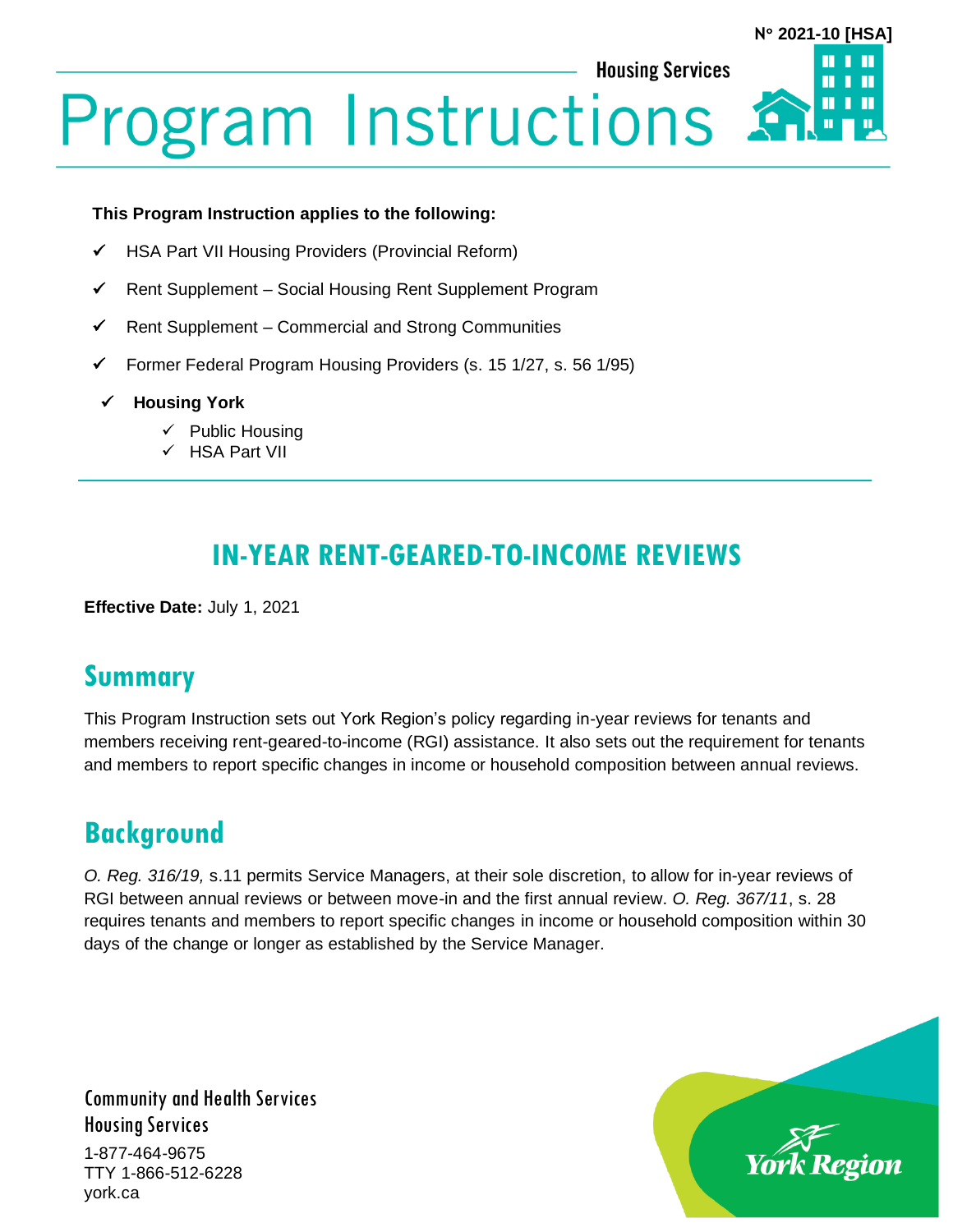# **Reporting Changes**

Tenants and members are not required to report most changes in income to their housing provider between annual reviews. However, tenants and members must report the following changes within 30 days of the change taking place:

- The taxes of a member of the household were reassessed by the Canada Revenue Agency
- A tenant or member begins to receive benefits from Ontario Works (OW) or Ontario Disability Support Program (ODSP)
- Someone requests to permanently join the household
- Someone permanently moves out of the household resulting in a decrease in adjusted family net income

Tenants or members may report the following change at any time between annual reviews:

• A tenant or member's adjusted family net income (AFNI) decreases by 20% or more since the last annual review

All other changes must be reported at the time of the next annual review.

## **In-Year Reviews**

Only one in-year review is permitted between annual reviews, provided the change reported meets the criteria for completing an in-year review set out in this Program Instruction. In-year reviews are not intended to address situations of fluctuating or temporary decreases in income. Housing providers who believe extenuating circumstances warrant a second in-year review must consult with their Program Coordinator prior to completing the review.

In accordance with *O. Reg. 316/19, s. 11*, only one in-year review is permitted due to a decrease in AFNI of 20% or more, with no exceptions.

# **Action Required**

When reporting in-year changes, tenants and members must complete a [Rent Subsidy Review Form](https://www.york.ca/wps/wcm/connect/yorkpublic/19315517-f324-4b02-8911-4bb8520b4624/New-Rent-Subsidy-Review-Form-for-reviews-completed-beginning-July-1-2021.pdf?MOD=AJPERES&CVID=nyJJWM2) and provide documents to verify the change. Housing providers then determine whether the change reported meets the criteria for completing an in-year review. In-year review changes resulting in an RGI increase of less than \$10 are not implemented.

#### REASSESSMENT OF INCOME TAX INFORMATION

Tenants and members who have their income tax information reassessed must submit the Canada Revenue Agency Notice of Reassessment to their housing provider. An in-year review should be completed if the difference in annual adjusted net income following the reassessment is material (e.g., 20% or more) compared to the annual adjusted net income used in the last annual review.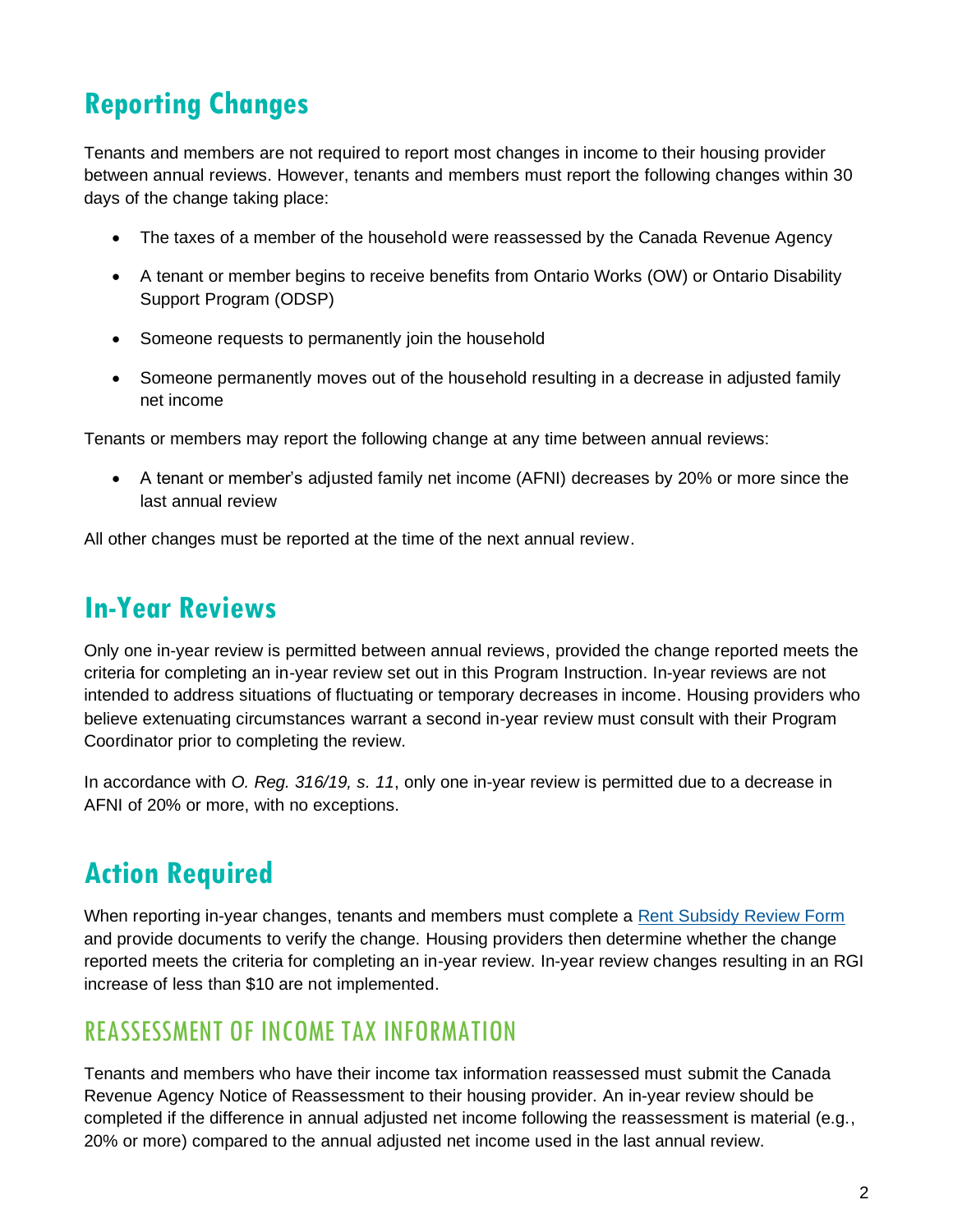In-year RGI changes due to a reassessment of income tax information take effect the first day of the month following the change.

## BEGINNING TO RECEIVE OW OR ODSP

Tenants and members who start to receive OW or ODSP between annual reviews must provide a copy of their most recent Statement of Assistance.

If the tenant or member receives non-benefit income, housing providers may need to approximate net income to determine if RGI should be based on the applicable OW or ODSP rent scale or 30% of nonbenefit income. Tenants or members should be asked to provide proof of current non-benefit income in the form of paystubs or other appropriate verification documents. See [Program Instruction 2021-08:](https://www.york.ca/wps/wcm/connect/yorkpublic/e7376716-2f09-4a38-9bc5-1ce7bdcb2650/PI-2021-08-Adjusted-Family-Net-Income.pdf?MOD=AJPERES)  [Adjusted Family Net Income](https://www.york.ca/wps/wcm/connect/yorkpublic/e7376716-2f09-4a38-9bc5-1ce7bdcb2650/PI-2021-08-Adjusted-Family-Net-Income.pdf?MOD=AJPERES) for more information on approximating net income.

In-year RGI changes due to someone beginning to receive OW or ODSP take effect the first day of the month following the start of OW or ODSP benefits.

## CHANGE IN HOUSEHOLD COMPOSITION

#### **An Individual Moves Out of the Household**

If a household member with income included in the RGI calculation permanently moves out of the household, housing providers may complete an in-year review to decrease RGI. Housing providers must update the lease or occupancy agreement to reflect the change in composition, and must also review eligibility for the current unit size, in accordance with [Program Instruction 2020-09: Rent-](https://www.york.ca/wps/wcm/connect/yorkpublic/c92fadab-cd91-4571-ad1f-499b38b7cf54/PI-2020-09-HSA-Rent-Geared-to-Income-Occupancy-Standards-in-York-Region.pdf?MOD=AJPERES&CVID=npNdVbc)[Geared-to-Income Occupancy Standards in York Region,](https://www.york.ca/wps/wcm/connect/yorkpublic/c92fadab-cd91-4571-ad1f-499b38b7cf54/PI-2020-09-HSA-Rent-Geared-to-Income-Occupancy-Standards-in-York-Region.pdf?MOD=AJPERES&CVID=npNdVbc) as the household may be overhoused.

An in-year review should not be completed in situations where a household member included in the lease or occupancy agreement moves out temporarily to attend studies at a recognized educational institution.

In-year RGI changes due to someone moving out of the household take effect the first day of the month following the change, provided the change is reported within 30 days.

#### **An Individual Joins the Household**

*O. Reg. 367/11*, s. 28(3) requires tenants and members to inform their housing provider within 30 days of changes in household composition, including someone joining the household. However, tenants and members should inform their housing provider before someone permanently joins the household to allow the housing provider to verify eligibility of the individual to occupy the unit and update the lease or occupancy agreement. An individual permanently joining the household is someone who intends to make the unit their primary residence and reside there long-term.

The individual joining the household is required to provide information required to determine eligibility and re-calculate RGI, including proof of legal status in Canada, annual adjusted net income, and the total value of any assets they own. Once eligibility is confirmed and the individual has been added to the lease or occupancy agreement, housing providers can re-calculate the household's RGI.

In-year RGI changes due to someone joining the household take effect the first day of the month following the change.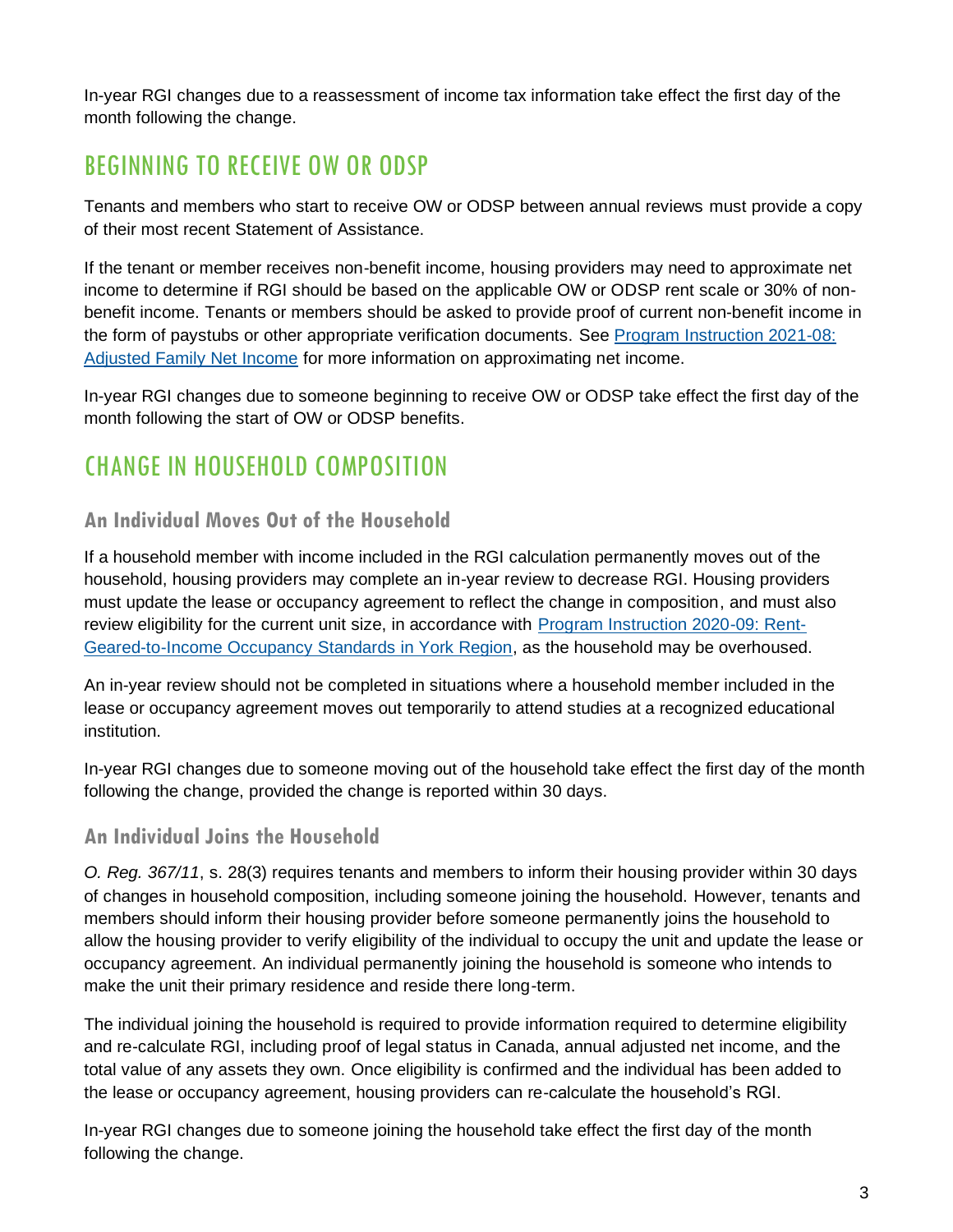### DECREASE IN INCOME OF 20% OR MORE

Reporting a decrease in AFNI is voluntary. When a decrease in AFNI is reported, housing providers must determine if the household's current AFNI is 20% less than the AFNI used to determine RGI at the last annual review. Tenants and members who experience a decrease in AFNI of 20% or more must provide documentation verifying the income decrease, including:

- The date the decrease in income occurred
- The reason for decrease in income (i.e., record of employment, letter confirming a change in employment status, pay stubs to determine change in hours of employment, etc.)
- The new income amount

When a decrease in income is reported, the housing provider should first determine if the tenant or member may be eligible for another income source and direct them to pursue income. Information on pursuit of income is provided in [Program Instruction 2021-07: Reasonable Efforts to Pursue Income.](https://www.york.ca/wps/wcm/connect/yorkpublic/d5db47aa-9b8b-423d-ba3e-d8dd57f4bd5c/PI-2021-07-Reasonable-Efforts-to-Pursue-Income.pdf?MOD=AJPERES) RGI is only decreased once the outcome of an application for another income source has been confirmed and the housing provider has determined the new household AFNI has been reduced by 20% or more.

In-year changes resulting from a 20% decrease in income take effect the first day of the month following the housing provider's review.

### NOTIFYING TENANTS AND MEMBERS OF IN-YEAR RGI CHANGES

#### **RGI Recalculation**

Housing providers are required to provide written notification to tenants and members communicating the outcome of the in-year review within seven business days of the decision. The notice must include:

- The RGI payable
- The effective date of change
- Information on requesting a decision review, in accordance with Program Instruction 2018-04: [Decision Review](https://www.york.ca/wps/wcm/connect/yorkpublic/019a0f93-056d-4c13-b62b-d7da95dbfb4d/Program-Instructions-Decision-Review-Process.pdf?MOD=AJPERES&CVID=mukDtUV)

#### **RGI Ineligibility**

If a tenant or member is found to be ineligible for RGI, housing providers are required to provide written notification of the decision within seven business days of the decision. The notice must include:

- The reason for ineligibility
- The market rent or housing charge for the unit
- The effective date of the increase to market rent or housing charge (first day of the month following 90 days from the date of the notice)
- Information on requesting a decision review